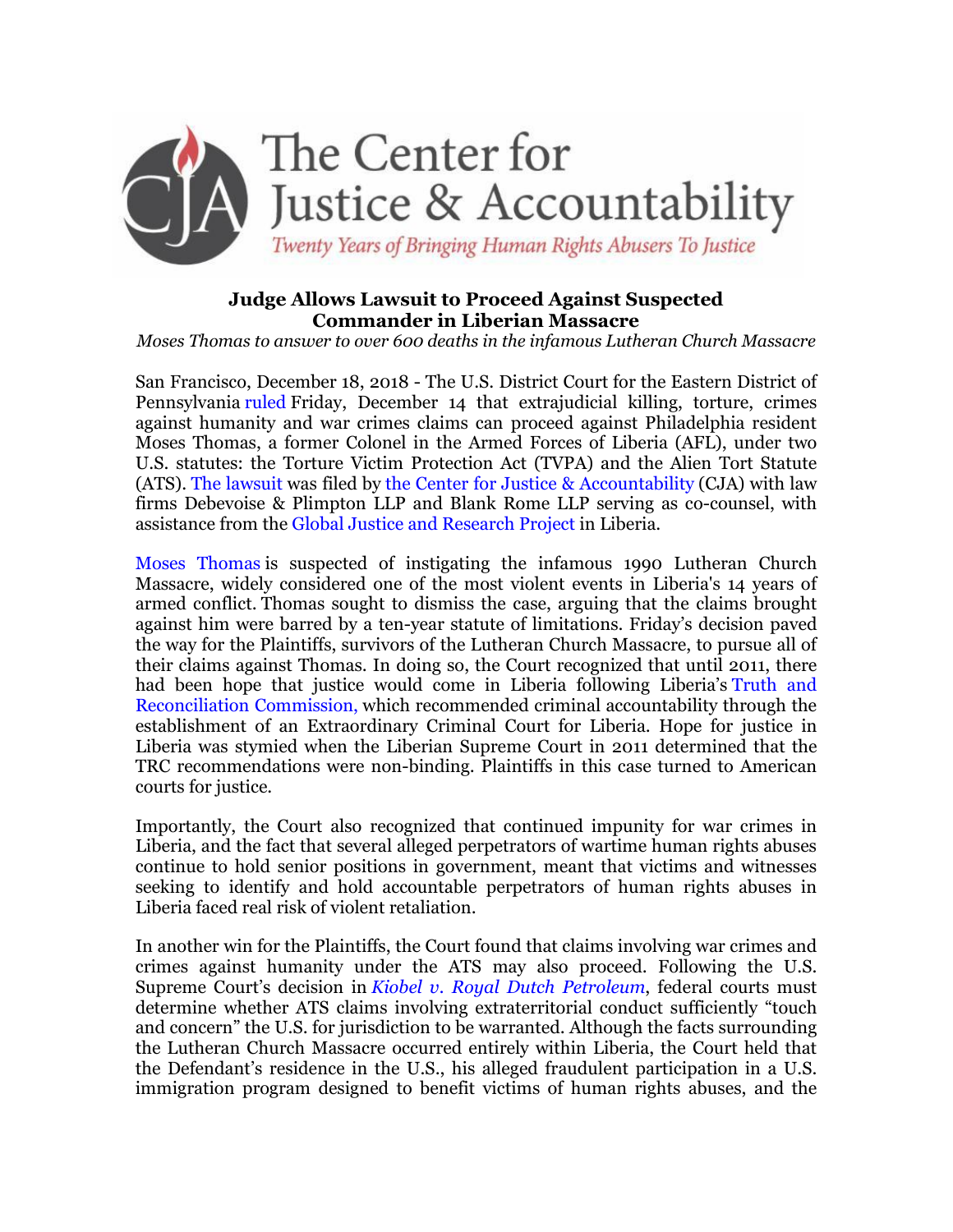attacks on U.S. agencies over the course of the Lutheran Church Massacre sufficiently ground the case in the U.S.

Since the case was initially filed on February 12, 2018, the movement for a war crimes court in Liberia has grown rapidly to include a [coalition of close to 80 international](https://cja.org/joint-letter-to-president-weah/)  [and regional NGOs](https://cja.org/joint-letter-to-president-weah/) urging President George Weah to take action. [The United Nations](https://cja.org/un-hrc-concluding-statement-pr-august2018/)  [Human Rights Committee](https://cja.org/un-hrc-concluding-statement-pr-august2018/) has also called on Liberia to prosecute perpetrators of civil war atrocities. On November 9, 2018, human rights groups, the Liberian Government, the UN, and diplomatic missions met for the [first time in nearly ten years](https://cja.org/historic-war-crimes-conference-in-liberia-brings-justice-a-big-step-closer/) to discuss the continued need for accountability for wartime atrocities in Liberia. The conference was followed by a [peaceful march of several thousand Liberians](https://frontpageafricaonline.com/liberia-war-crimes-trial/liberians-march-the-streets-of-monrovia-in-demand-for-justice-against-war-and-economic-crimes/) in the streets of Monrovia demanding justice for human rights abuses committed during the civil wars.

"Our goal is to see justice and accountability for our clients and for all of the victims and survivors of the Liberian civil wars," said CJA Senior Staff Attorney Nushin Sarkarati. "That the trial of Moses Thomas will move forward in Philadelphia is an important step. We hope this case can also help pave the way for prosecutions in Liberia."

Hassan Bility, director of the Monrovia-based [Global Justice and Research Project](http://www.globaljustice-research.org/) (GJRP) added, "Fifteen years have passed since the fighting ended yet victims continue to live side by side with perpetrators responsible for the rape or death of loved ones. This situation cannot continue as is. Trust in government and real democracy can only be built on the backbone of justice. It is time for all war crimes perpetrators, regardless of what tribes they belong to or what their status is today, to face their past in a court of law. President Weah must act to establish that court of law here in Liberia."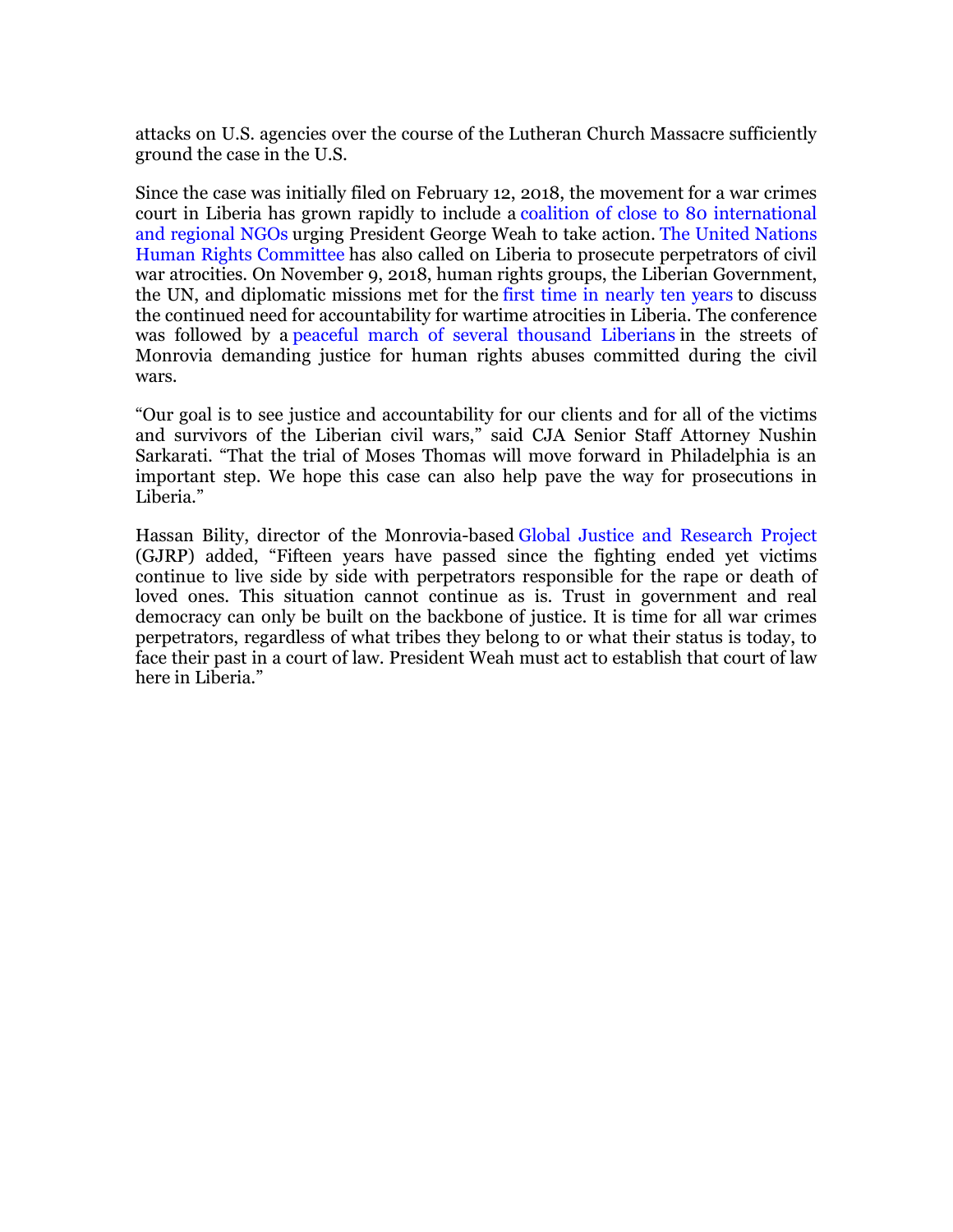#### **Legal Background**

CJA filed the [Jane W et al. v. Thomas \(Lutheran Church Massacre\)](https://cja.org/what-we-do/litigation/jane-v-thomas/) case under the [Alien Tort](https://cja.org/what-we-do/litigation/legal-strategy/the-alien-tort-statute/)  [Statute](https://cja.org/what-we-do/litigation/legal-strategy/the-alien-tort-statute/) and [Torture Victim Protection Act,](https://www.asil.org/sites/default/files/benchbook/humanrights2.pdf) two federal statutes that permit civil suits in U.S. courts to remedy a limited set of human rights violations. In relation to the Lutheran Church Massacre and the harm to the four victims, the complaint alleges that Thomas is liable for extrajudicial killing, torture, war crimes (including the war crime of targeting a building designated for religious and humanitarian purposes) and crimes against humanity for mass execution and persecution of civilians based on their tribal affiliation.

#### **Cases Against Perpetrators Residing Outside of Liberia**

The case against Moses Thomas follows the successful 2009 U.S. prosecution of [Charles](http://cja.org/where-we-work/liberia/us-v-belfast/)  ["Chucky" Taylor,](http://cja.org/where-we-work/liberia/us-v-belfast/) Charles Taylor's son, for torture, and the successful 2017 ["Jungle Jabbah"](http://www.philly.com/philly/news/pennsylvania/philadelphia/delco-man-guilty-of-immigration-fraud-in-jungle-jabbah-war-crimes-case-20171018.html) case in Philadelphia. It is part of a larger movement of Liberian survivors pushing for access to justice on a global scale. Earlier this year former National Patriotic Front (NPFL) Defense Minister [Tom Woewiyu](https://frontpageafricaonline.com/liberia-war-crimes-trial/thomas-woewiyu-found-guilty-on-11-counts-in-philadelphia/) was found guilty in the U.S. for immigration fraud related to human rights abuses in Liberia and will be sentenced early next year; NPFL Commander [Martina](https://www.theguardian.com/global-development/2014/oct/07/martina-johnson-liberia-war-crimes-trial)  [Johnson](https://www.theguardian.com/global-development/2014/oct/07/martina-johnson-liberia-war-crimes-trial) was charged in Belgium for atrocity crimes; United Liberation Movement (ULIMO) Commander [Alieu Kosiah](https://www.nytimes.com/2015/01/17/world/africa/a-former-commander-of-liberian-rebels-is-arrested-in-switzerland.html) faces charges in Switzerland for crimes against humanity and torture; and [Agnes Reeves Taylor](https://www.hrw.org/news/2017/06/03/liberia-uk-arrest-civil-war-crimes-step-justice) faces charges in the United Kingdom for her alleged role in NPFL abuses in Liberia. On September 7, 2018 [Kunti K,](https://www.civitas-maxima.org/sites/default/files/docs/2018-09/kunti_k._arrest_in_paris.pdf) former commander for the United Liberation Movement of Liberia for Democracy, was arrested in France for alleged involvement in crimes against humanity.

### **About the Center for Justice and Accountability**

The [Center for Justice and Accountability](http://cja.org/) (CJA) is a San Francisco-based international human rights legal organization dedicated to deterring torture, crimes against humanity and other severe human rights abuses through innovative litigation, policy, and transitional justice strategies that strengthen the rule of law. CJA partners with survivors, legal institutions, civil society groups, and governments to establish a world where justice thrives.

### **About the Global Justice and Research Project**

Established in 2012, the [Global Justice and Research Project](http://www.globaljustice-research.org/) (GJRP) is a Liberia-based nonprofit, non-governmental organization that documents war related crimes in Liberia and, where possible, seeks justice for victims of said crimes, with the full consent of the victims. The GJRP works in partnership with [Civitas Maxima,](https://www.civitas-maxima.org/en) a Geneva-based non-profit, nongovernmental organization, which ensures the coordination of a network of international lawyers and investigators who work for the interests of those who have been victims of war crimes and crimes against humanity.

### **About Debevoise & Plimpton LLP**

[Debevoise & Plimpton LLP](https://www.debevoise.com/) is a premier law firm with market-leading practices, a global perspective and strong New York roots. Debevoise delivers effective solutions to its clients' most important legal challenges, applying clear commercial judgment and a distinctively collaborative approach. Debevoise's globally recognized team of International Dispute Resolution lawyers has extensive experience advising and litigating in relation to all aspects of public international law.

#### **About Blank Rome LLP**

[Blank Rome LLP](https://www.blankrome.com/) is an Am Law 100 firm with 13 offices and more than 600 attorneys and principals who provide comprehensive legal and advocacy services to clients operating in the